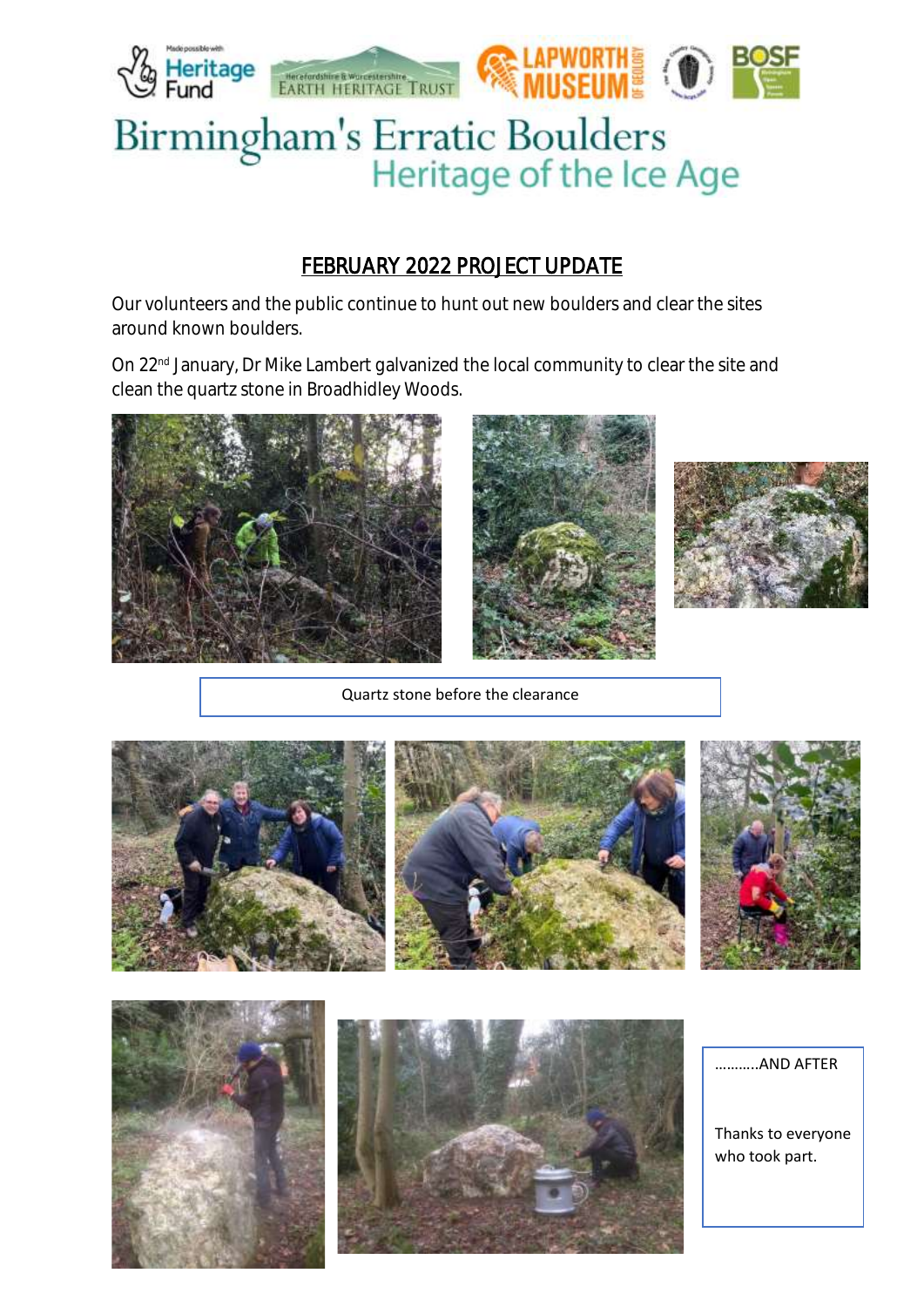We revisited Frankley in early February to update the local community on progress of the "Fire and Ice" trail. There is the possibility of moving a new boulder to the site, logistics and permission permitting.



Our "Roland the Rockhound" campaign is in full swing and will run until the end of March. If people are out and about in our catchment area of South Birmingham and Bromsgrove, and come across a possible erratic boulder, please send a photo and location to [erraticsproject@worc.ac.uk](mailto:erraticsproject@worc.ac.uk) and one of our geologists will take a look. Details can be found on our website<https://erraticsproject.org/> Roland the Rockhound's



On 25<sup>th</sup> February we met with Romsley Parish Councillors to ask permission to erect an interpretation board on Romsley Hill, which will be part of one of the cycling routes, and to encourage the local community to get involved in the project. There is one stone that looks like Welsh volcanic rock hidden under a tree on Romsley Hill, but we know that there were others, from a letter sent to Professor Lapworth in 1912.







Romsley is worth a visit as there are lovely walks in the area.

Information on "Romsley Circular" walk can be found at https://www.alltrails.com

If you do visit, please be on the lookout for the missing boulders.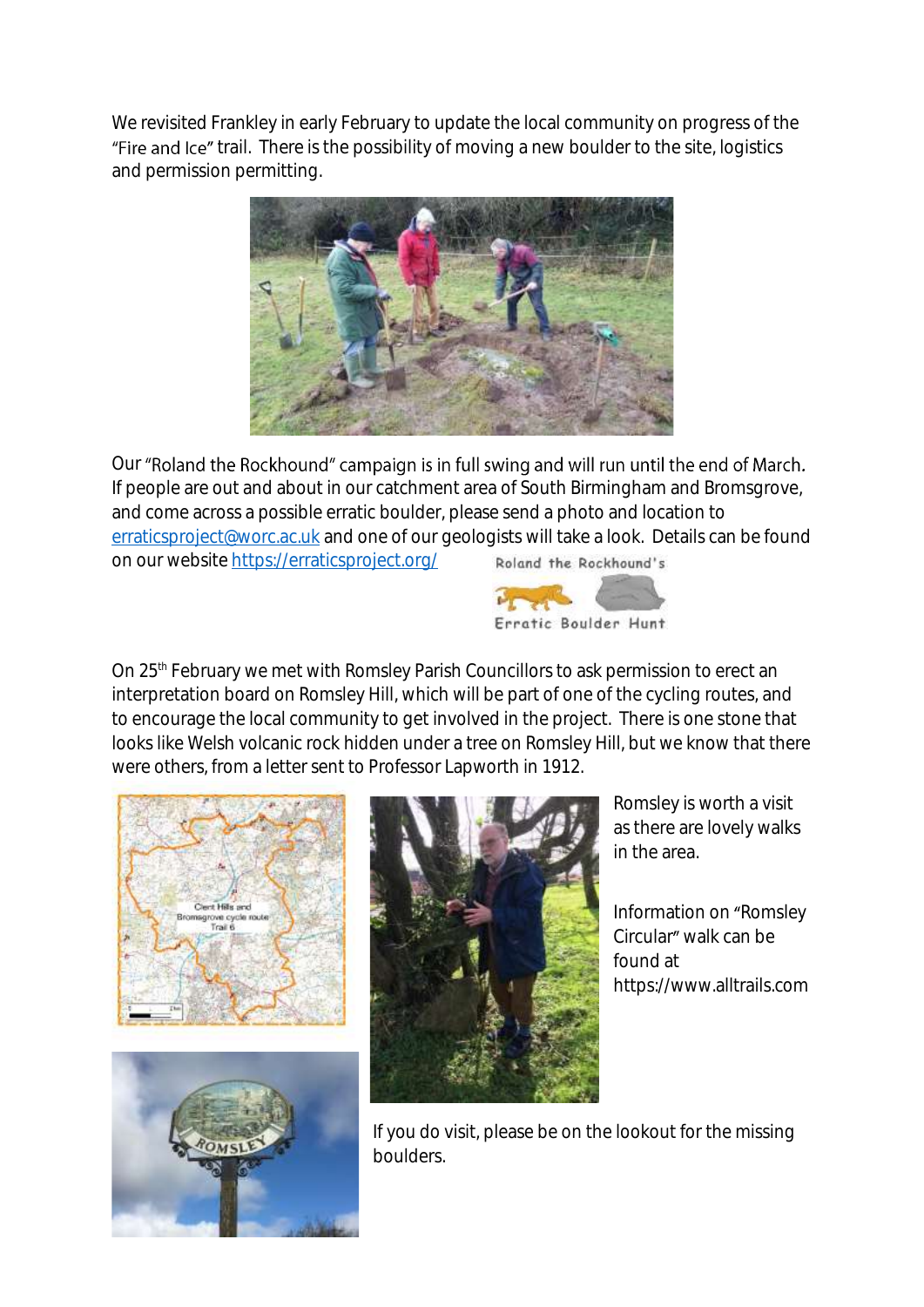

ARENIG BOULDER ON ROMBLEY HILL

This boulder is no longer on Romsley Hill, but we are hoping someone will be able to shed some light as to where it is now.

Rev. Henry William Crosskey a minister and geologist discovered three such boulders on Romsley Hill in 1888.

 $6446$ North, Birmingbam and Widiand Institute. sAL flaund PRESIDENTS  $\begin{tabular}{ll} \hline \textbf{WRA} & \textbf{M8} & \textbf{M8} & \textbf{B} & \textbf{B} & \textbf{B} & \textbf{B} & \textbf{B} & \textbf{B} & \textbf{B} & \textbf{B} & \textbf{B} & \textbf{B} & \textbf{B} & \textbf{B} & \textbf{B} & \textbf{B} & \textbf{B} & \textbf{B} & \textbf{B} & \textbf{B} & \textbf{B} & \textbf{B} & \textbf{B} & \textbf{B} & \textbf{B} & \textbf{B} & \textbf{B} & \textbf{B} & \textbf$  $\begin{tabular}{l|c|c|c|c} \hline \multicolumn{2}{c}{\textbf{15.6}} & \multicolumn{2}{c}{\textbf{15.6}} & \multicolumn{2}{c}{\textbf{15.6}} & \multicolumn{2}{c}{\textbf{15.6}} & \multicolumn{2}{c}{\textbf{15.6}} & \multicolumn{2}{c}{\textbf{15.6}} & \multicolumn{2}{c}{\textbf{15.6}} & \multicolumn{2}{c}{\textbf{15.6}} & \multicolumn{2}{c}{\textbf{15.6}} & \multicolumn{2}{c}{\textbf{15.6}} & \multicolumn{2}{c}{\text$ CANALES DENDER<br>THE R.Y. How, Local PLANPAR-PROFINSOR HUMLEY,<br>THE RAW CANNA KAYNESEL.<br>SIL HUMLE C. RAMUNONS SOLAIVAN,<br>E. Rimoni,<br>Elisande A. Propinsis,<br>1 S. Ball **AGHN 1.1** FROZENIK EUROPEK<br>John Morten, Francisco Tynanti<br>Distribution<br>Pierrona Mat Birtanic<br>The Bancar Savenne<br>Su Weisar Savenn TWO SAND CATALOG BLACK BUTCHERS<br>1998 - THE REL HEW ALLEND LATTER CORRELATED BY SALE CONTROL DATABASE SERVICE CARD THAT THE REL THAT IS NOT THE UPPER OF THE THE REL OF THE SALE OF THE THE SALE OF THE SALE OF THE SALE OF THE De Bronche (M. J. Gos J. A. Paramerican Christian Company Paradio Street. Hirmingham, March 21st., 1912. Dear Professor Lanworth, You will be interested in reading the anchosed cony of a letter which I have just received from the Chairman of the Romsley Parish Council in reference to the protection of the boulders on top of Romsley Rill. I will see Mr. Bradley as soon as possible, and follow up the matter. With kind regard Yours very truly, Alfred Hayles  $m$ Professor Lapworth, Birmingham

The two large stones on the concrete block are basalt which must have come from Rowley Regis. We believe they were brought from the quarry at the time of Charles and Diana's wedding, but we are hoping that local residents may be able to confirm this. There are some basalt erratic boulders recorded south and east of Rowley Regis, including two on Frankley Hill (amongst 20 volcanics and 1 vein quartz).



Prof. Ian Fairchild with members of the Romsley Parish Council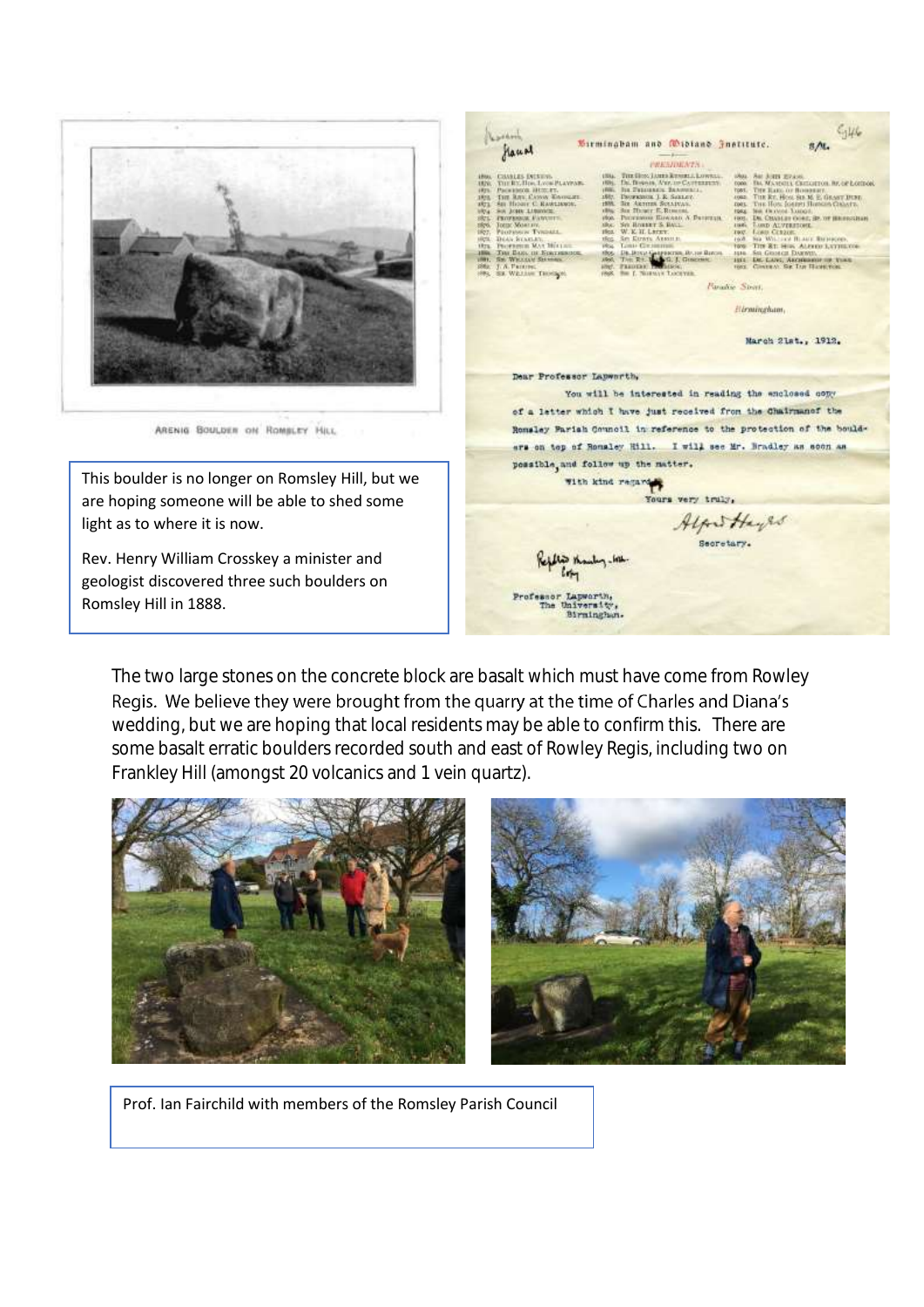A huge thanks must go to our volunteers, led by volunteers Julie Schroder and Roland Ketch around the work they have undertaken in the village of Illey, to the west of the A5 just on the boundary of Worcestershire and Dudley. The project team already knew of several erratic boulders, which had not been included in any of the proposed trails but now this has all changed!



Volunteers Malcolm and Roland investigating a possible erratic in Illey Way

Another trail starting from Woodgate Valley Country Park is on the drawing board. Nearer to home and with the launch of Trail 1 approaching, it has been gratifying to see that a massive and magnificent boulder has been the subject of some much needed clearance. The boulder in question lies beside the pond along Garland Way, Bournville. Roland Kedge has a photo of his father with his grandson, and the boulder standing in all its glory around 40 years ago.



Recent photos showed it totally obscured by trees and invasive bushes but after Julie discussed this with Daniel Callicott, Bournville Heritage Trust, Heritage officer, he got things moving and the site is now cleared and the stone visible.



The stone is barely visible under the brambles